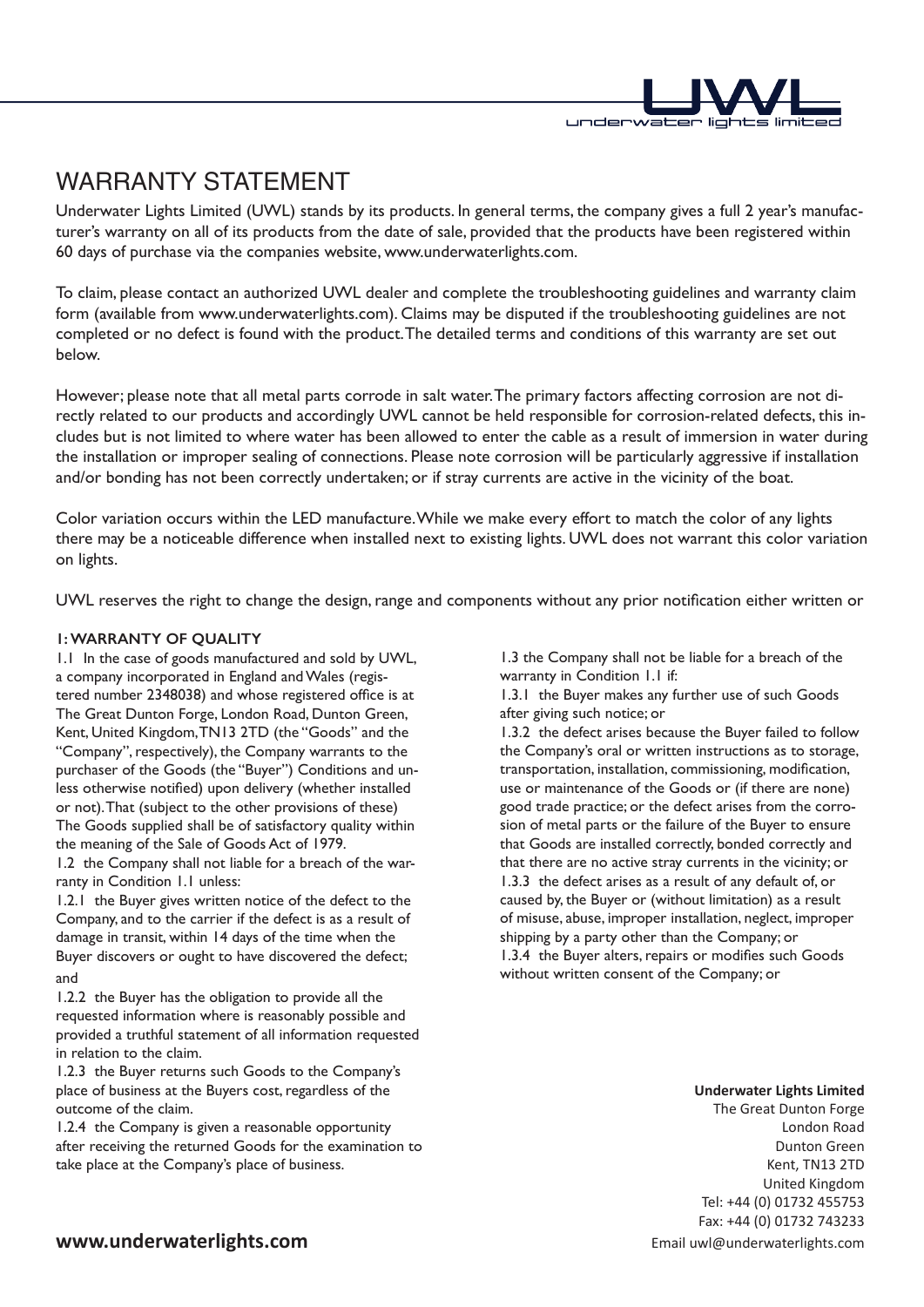

1.3.5 the defect arises due to a cause beyond the Company's reasonable control, such as: act of God, explosion, flood, tempest, re or accident, including without limitation lightning; war or threat of war, national emergency, sabotage, terrorism, insurrection, protest, riot, epidemic, civil disturbance or requisition; Acts, restrictions, regulations, by-laws, prohibitions or measures of any kind on the part of any governmental, parliamentary or local authority; import or export regulations or embargoes; strikes, lockouts or other industrial actions or trade disputes (whether involving employees of the Company or of a third party); restraints or delays affecting carriers or inability or delay in obtaining supplies of adequate or suitable materials; or power failure or breakdown in machinery.

1.3.6 where the Company has notified the Customer directly of in service modification(s) deemed necessary to further protect the Goods from damage have not been followed.

1.3.7 where a claim has been made where the Goods ownership is in dispute.

1.3.8 where the parts were not purchased from an authorized outlet.

1.3.9 where the goods where purchased via the internet from the United States but were not shipped to an address or fitted in the United States.

1.4 Subject to Conditions 1.2 and Condition 1.3, if any of the Goods do not conform with the warranty in Condition 1.1 the Company shall at its option repair or replace such Goods (or the defective part) without charge for labor or parts or refund the price of such Goods at the original purchase price. The Company shall pay for the return transportation to the Buyer of such repaired or replaced Goods.

1.5 Any Goods replaced shall belong to the Company and any such repaired or replacement Goods shall be guaranteed on these terms for the unexpired portion of the warranty period of the warranty in Condition **1.1.** 

#### **2: LIMITATION OF LIABILITY**

2. These Conditions set out the entire financial liability of the Company (including any liability for the acts or omissions of its employees, agents and sub-contractors) to the Buyer in respect of:

2.1.1 any breach of these Conditions;

2.1.2 any defect in the Goods;

2.1.3 any use made or resale by the Buyer of any Goods, or of any product incorporating any of Goods; and

2.1.4 any representation, statement or tortuous act or omission including negligence arising or in connection with the contract with the Buyer.

2.2 All warranty, conditions and other terms implied by both UK law are, to the fullest extent permitted by law, excluded from the contract with the Buyer.

2.3. Nothing in these conditions excludes or limits the liability of the Company;

2.3.1 for death or personal injury caused by the Company's negligence;

2.3.2 under both UK law;

2.3.3 for any matter which it would be illegal for the Company to exclude or attempt to exclude its liability; or 2.3.4 for fraud or fraudulent misrepresentation.

2.4. Subject to the above Condition 2.3:

2.4.1 the Company's total liability in contract, (including without limitation negligence or breach of statutory duty), misrepresentation, restitution or otherwise, arising in connection with the performance or contemplated performance of the contract with the Buyer or (without limitation) in respect of the Goods shall be limited to the original purchase; and

2.4.2 the Company shall not be liable to the Buyer for any pure economic loss, loss of profits, loss of business, loss of contracts, damage to property, depletion of goodwill or otherwise, in each case whether direct, indirect or consequential, or any claims for consequential whatsoever (however caused) which arise out of or in connection with the contract with the Buyer or (without limitation) the Goods.

## **3: THIRD PARTY RIGHTS**

No term of any Contract formed between the Buyer and the Company shall be enforceable by virtue of the Contracts (Rights of Third Parties) Act 1999 by any person that is not a party to it.

## **4: APPLICABLE LAW**

Each of (a) the sale of the Goods to the Buyer, (b) these conditions, and (c) any disputes or claims arising there from or in connection therewith shall be governed by and construed in accordance with the law of England; and the Buyer and the Company irrevocably agree that the Courts of England have exclusively jurisdiction to settle any dispute or claim that arises out of or in connection with the foregoing.

## **5: GREY MARKET INTERNET POLICY**

Grey marketed products continue to be a threat to our worldwide distribution and dealer network. In order to proactively discourage this activity by Internet resellers of our product, UWL will not honor the warranty of products purchased via the grey market through internet resellers. The following notice is stated on UWL's warranty cards, website and all internet sellers will be required to post the same notice.

WARRANTY NOTIFICATION: UWL products purchased by an end-user from a United States dealer via the Internet are covered by this warranty, only if the products are delivered and installed within the United States. The warranty is void if the product is delivered or installed outside the United States. Proof of purchase and installation will be required. Product installed by OEM will be warranted when shipped as part of a new boat package.

#### **6: MAKING A CLAIM**

6.1 Irrespective of how the products were fitted or by whom when you discover that there may be a problem with the products you must notify either your local dealer or ourselves within 14 days.

6.1.1 When you discover a problem we ask that the products that have a problem are not used. This will minimize any further damage. We recommend the product be disconnected to prevent accidental use by removing the